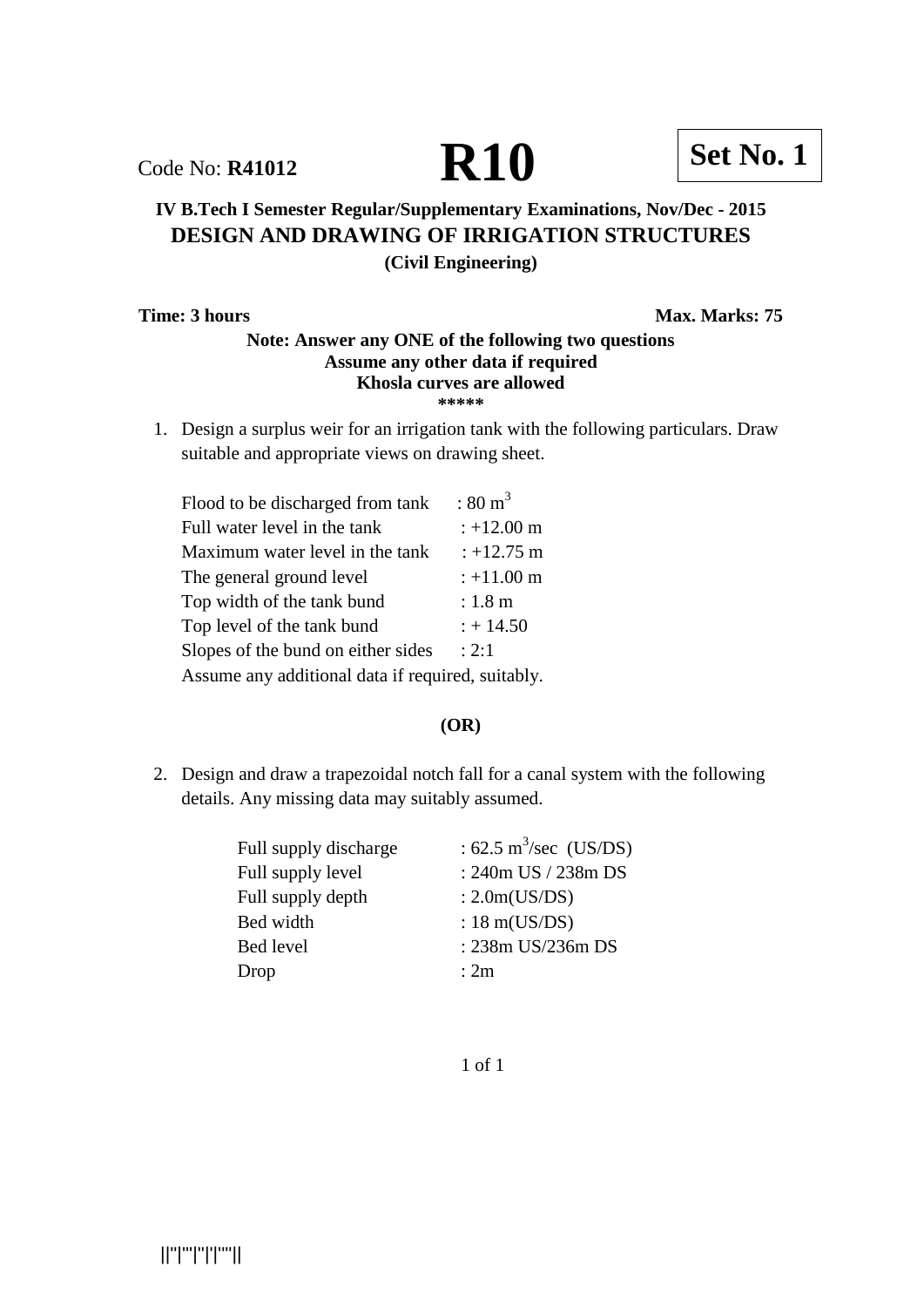# **IV B.Tech I Semester Regular/Supplementary Examinations, Nov/Dec - 2015 DESIGN AND DRAWING OF IRRIGATION STRUCTURES (Civil Engineering)**

**Time: 3 hours** Max. Marks: 75

### **Note: Answer any ONE of the following two questions Assume any other data if required Khosla curves are allowed \*\*\*\*\***

1. The details of a canal regulator are given below. Design the regulator and draw important views on a separate drawing sheet

| Flow in Main canal            | $: 90 \text{ cumecs}$  |
|-------------------------------|------------------------|
| Flow in distributor           | $: 20 \text{ cumecs}$  |
| FSL of Main canal             | : 218m US / 217.80 DS  |
| Bed width of main canal       | : 40m US /38m DS       |
| Depth of water in main canal  | : $2.5m$ US/ $2.5m$ DS |
| Depth of water in distributor | : 1.5m                 |
| Bed width of distributor      | : 15m                  |
| FSL of distributor            | : 217m                 |

#### **(OR)**

2. Define a syphon aqueduct. Design a siphon aqueduct type III for the data given below. Draw important views on a separate drawing sheet.

| Canal                   |                    |
|-------------------------|--------------------|
| Discharge of the canal  | : 42 cumecs        |
| Bed width of canal      | $: 20 \text{ m}$   |
| Depth of water in canal | : 1.5m             |
| Bed level of canal      | : 160m             |
|                         |                    |
| <b>Drainage</b>         |                    |
| Flood discharge         | $: 200$ cumecs     |
| High flood level        | $:160.5 \text{ m}$ |
| Bed level of drainage   | : 158m             |
|                         |                    |

||''|'''|''|'|''''||

**Code No: R41012 R10 Set No. 2**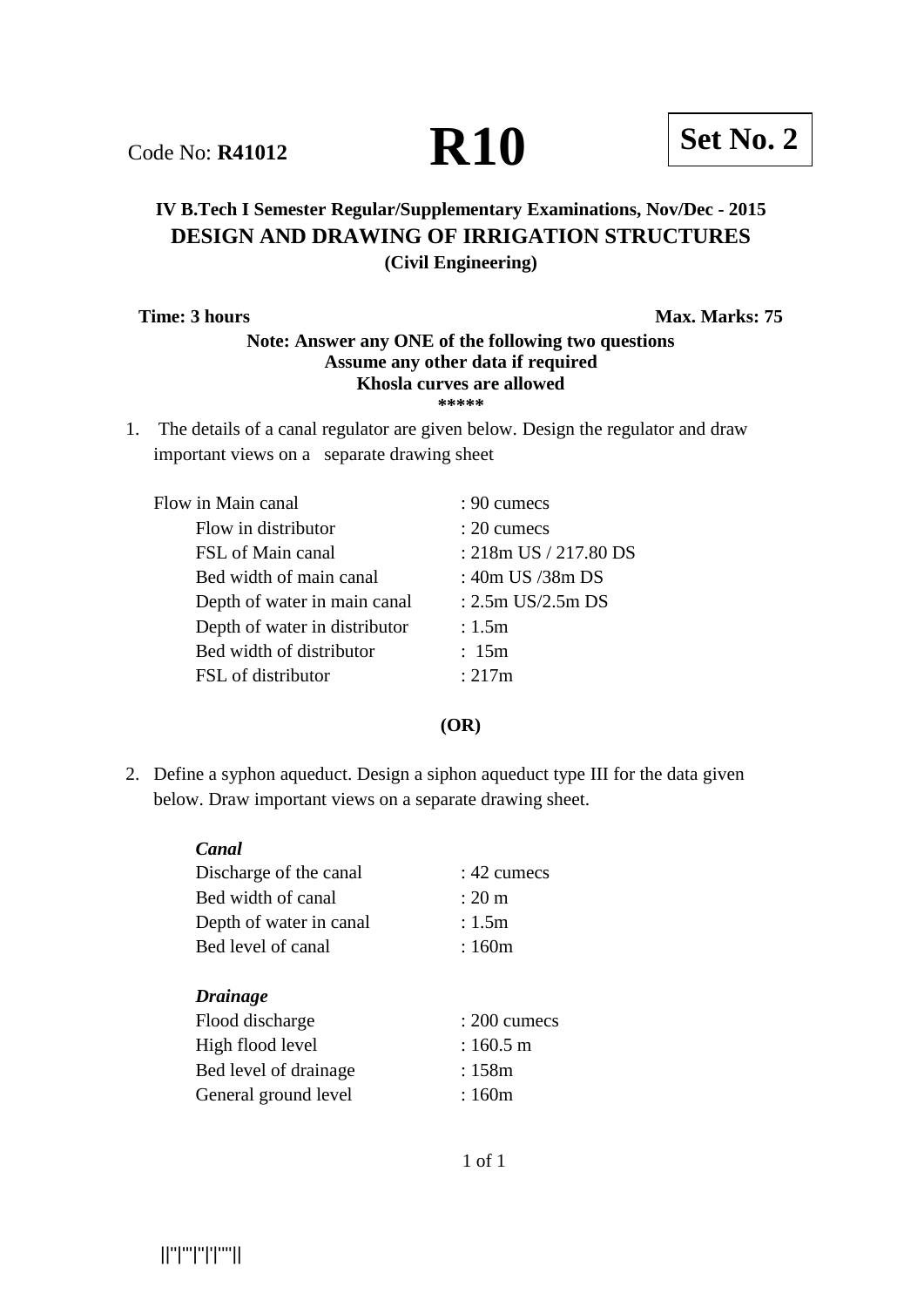Code No: **R41012 R10 Set No. 3** 

# **IV B.Tech I Semester Regular/Supplementary Examinations, Nov/Dec - 2015 DESIGN AND DRAWING OF IRRIGATION STRUCTURES (Civil Engineering)**

**Time: 3 hours** Max. Marks: 75

### **Note: Answer any ONE of the following two questions Assume any other data if required Khosla curves are allowed \*\*\*\*\***

1. A sluice from an irrigation tank serves 350 hectares at 1200 duty. The tank details and sluice details are given below. Assume any missing data suitably.

| Top width of the tank bund     | $: 2.00 \text{ m}$    |
|--------------------------------|-----------------------|
| Full water level               | $: +37.00 \text{ m}$  |
| Maximum water level            | $: +38.00 \text{ m}$  |
| Top level of bund              | $: +40.00 \text{ m}$  |
| Ground level at site           | $: +35.00 \text{ m}$  |
| The sill level of sluice       | $: +34.00 \text{ m}$  |
| The channel bed level          | $: +34.00 \text{ m}$  |
| Full supply depth in channel   | $:60 \text{ cm}$      |
| Bed width of the channel       | $: 1.5 \; \mathrm{m}$ |
| Top level of side banks        | $: +36.00 \text{ m}$  |
| Side slopes of banks           | : 1.5: 1              |
| . . 1 1 .<br>$\mathbf{\Gamma}$ |                       |

Design tank sluice with tower head and draw important views.

# **(OR)**

2. Design a trapezoidal notch fall for the following data. Assume important missing data. Draw the important views on a drawing sheet

| Full supply discharge | : $20 \text{ m}^3/\text{sec}$ (US/DS) |
|-----------------------|---------------------------------------|
| Full supply level     | : 101m US/100m DS                     |
| Full supply depth     | $: 2 \text{ m } US/ 2 \text{ m } DS$  |
| Bed width             | : $10m$ US/ $10m$ DS                  |
| Bed level             | : 99 m US / 98 m D/S                  |
| Drop                  | : 1m                                  |

1 of 1